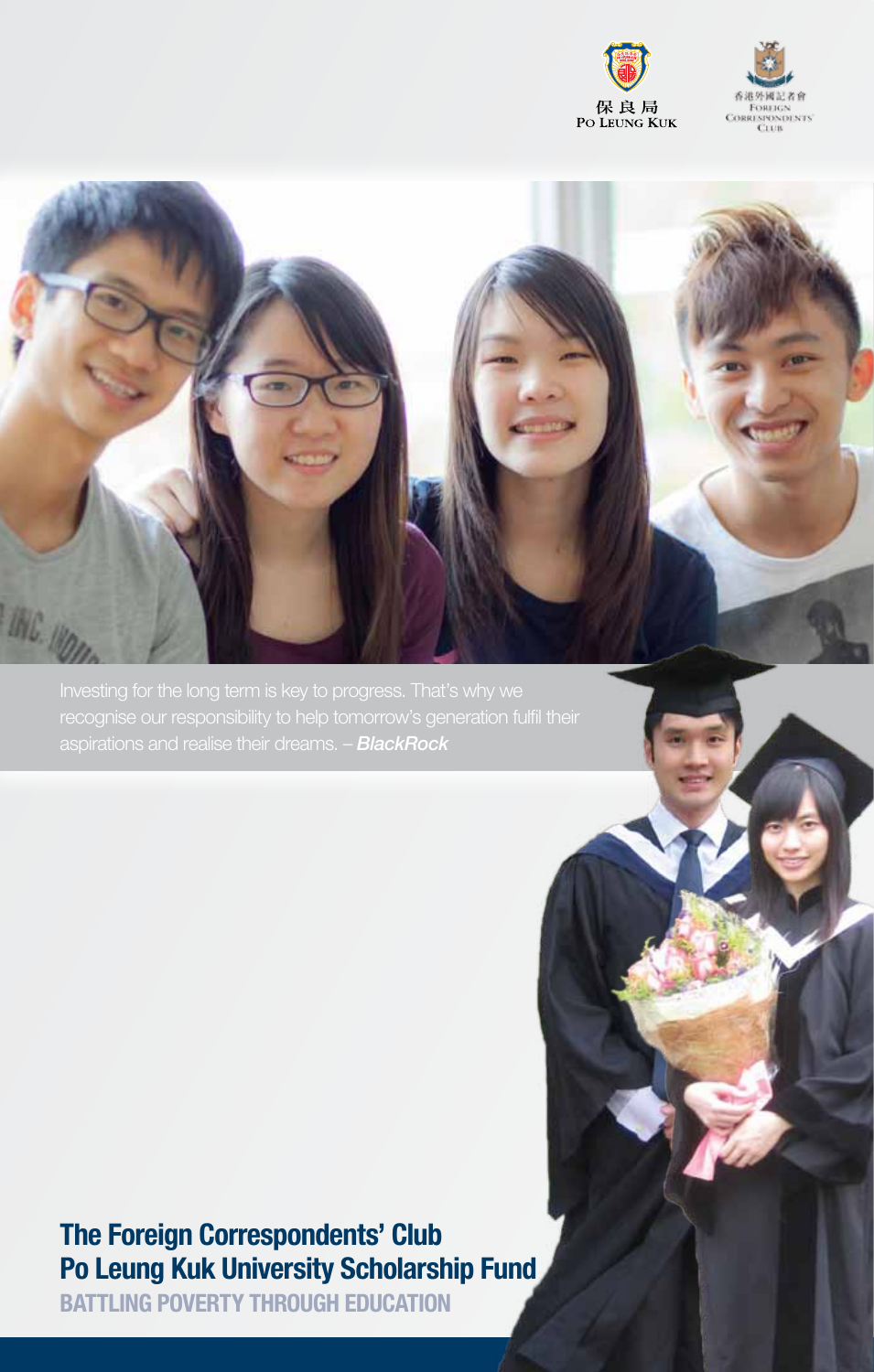## **What our Sponsors and Scholars say about the FCC/PLK Scholarship Fund**

## **What is the FCC/PLK Scholarship Fund?**

The Foreign Correspondents' Club/Po Leung Kuk University Scholarship Fund was set up in 2001 to provide financial assistance to students from low income families who are attending university or other associate degree.

Money is allocated so the scholars can enjoy their university life without having to take part-time jobs to pay for books, dormitory fees, transportation and clothing. Students come from the Po Leung Kuk system, young people who were brought up at the Children Home or from the Po Leung Kuk schools.

The PLK has 121 educational organisations spread out in the poorest areas of Hong Kong and the screening of scholarship candidates is done through recommendations from social workers or from the school principals to make sure they truly need the financial assistance.



The Scholarship Fund will be awarded throughout the entire period while the students are studying at university. Scholars will receive their stipend every quarter and they have to provide a record of their class attendance including a grade maintaining of GPA 2.2 and above per semester.

The FCC Scholarship Fund also helps the students with mentoring programs and summer internships provided by our generous corporate sponsors as well as seminars on social skills and table manners.

The scholars who have graduated have formed an alumni association, the FCC Scholarship Alumni Association (FCSAA), which gives these young people an excellent opportunity to get connected and network among themselves. The Alumni have been organizing volunteer work, their way of giving back to the society that helped them when they needed the help most.

The FCC Scholarship Fund has proven to be very successful. We have helped 138 students so far, and we are proud to say that our graduates are working as lawyers, doctors, accountants, journalists, financial consultants, police inspectors, nurses, etc.



- **66** In 2001, I was fortunate to be part of the first batch of FCC/PLK scholars. I am currently a litigation lawver working with a leading international law firm. of FCC/PLK scholars. I am currently a litigation lawyer working with a leading international law firm. The FCC and Po Leung Kuk also offered us lots of invaluable opportunities that broadened our horizons interface and the Estation Code of the case of the code<br>and enriched our lives. **??**- *Scholar, Ms. Mandy Fung, graduated 2007 from the University of Hong Kong with a degree in Bachelor of Social Sciences (Government and Law) and a Bachelor of Law*
- **66** I am so passionate about this particular charity because it provides a sustainable and self-perpetuating way to give to those kids who are n fortunate as others. Also, due to the low cost income ratio of the cha sustainable and self-perpetuating way to give to those kids who are not so fortunate as others. Also, due to the low cost income ratio of the charity, the bustan laters and son perpetudaning way to give to those ride who are not be<br>fortunate as others. Also, due to the low cost income ratio of the charity, the<br>money truly goes to the recipient of the grant.  $22$ – Sponsor, Mr *Eijck, Managing Director, APAC head of Market Risk Control, UBS*
	- **46** You have given me so much for the last 5 years not only about the sum of money but also experience and network. The scholarship allows me go around the globe attending medical the sum of money but also experience and network. The scholarship allows me go around the globe attending medical conferences, joining local volunteer services.<sup>99</sup> - Scholar, Mr. *Bernard Shum, graduated 2014 from the University of Hong Kong with a degree in Bachelor of Medicine and Bachelor of Surgery*



- **I** have had the privilege of meeting the children. I have seen how they appreciate the education and assistance benefits and then give back to help other unfortune ones. This has certainly inspired me to keep giving over the education and assistance benefits and then give back to help other unfortunate<br>ones. This has certainly inspired me to keep giving over the years  $22$  - Sponsor ones. This has certainly inspired me to keep giving over the years.<sup>77</sup> – *Sponsor, Mrs. Gina Rinehart, Chairman, Hancock Prospecting*
- **46** We decided to support the FCC Scholarship Fund because it's a cause that goes beyond just a one-time donation to make a lasting impact. We also wanted to give back to the Hong Kong community and help the underprivileg just a one-time donation to make a lasting impact. We also wanted to give back to the<br>Hong Kong community and help the underprivileged 22 - Sponsor Ms. I Ittama Pate Hong Kong community and help the underprivileged. – *Sponsor, Ms. Uttama Patel, Marketing Manager, Asia, Profile Search & Selection*